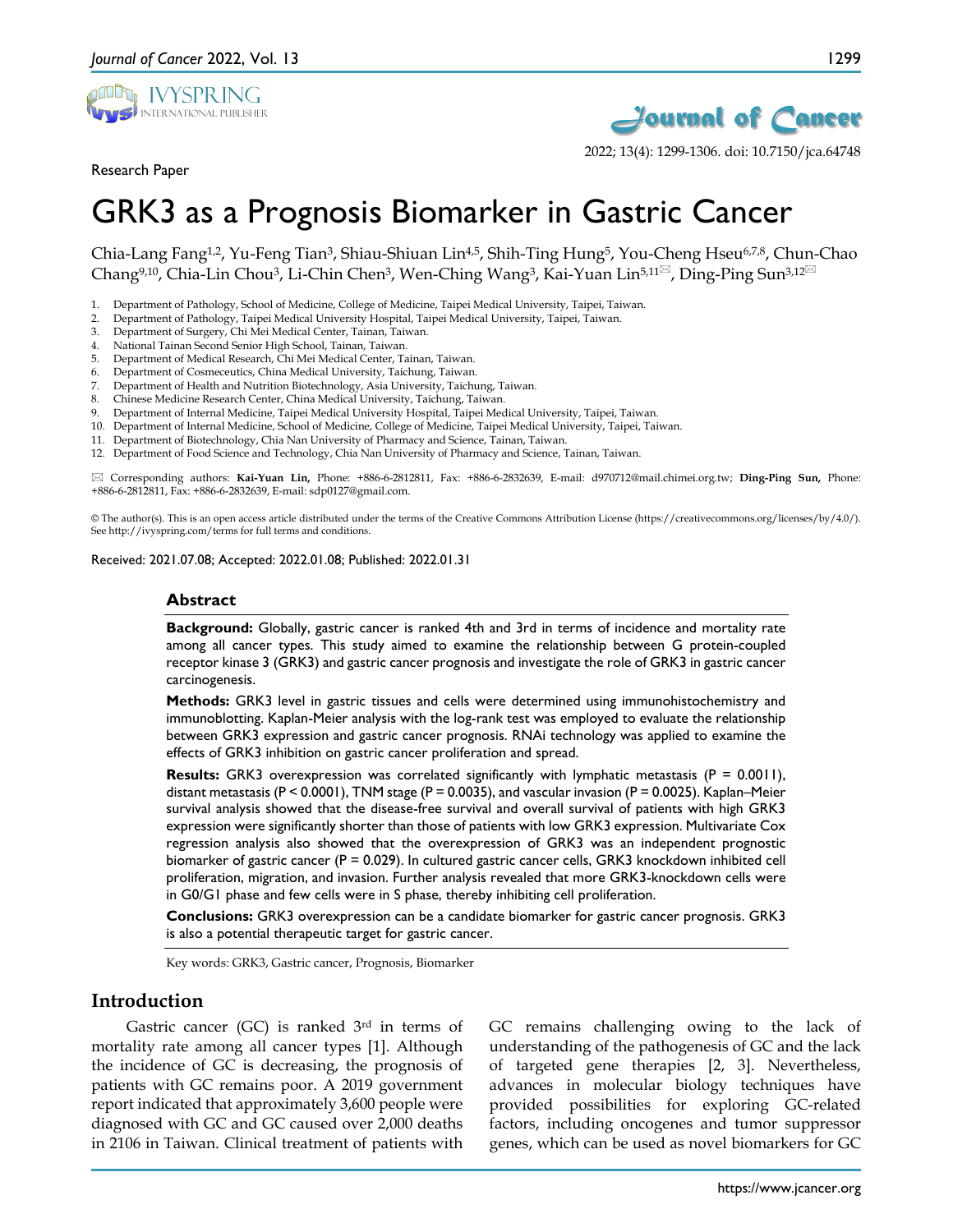[4]. Some aberrantly expressed molecules such as USP3, TMPO-α, NCAPG, KLF16, and RAD18 could be used as prognostic biomarkers for GC [5-9].

The G protein-coupled receptor kinase (GRK) family includes seven serine/threonine kinases. The main function of these proteins is to phosphorylate G protein-coupled receptors to inhibit their function [10-12]. The expression of G protein-coupled receptor kinase 3 (GRK3) has been reported in various cancers. Billard et al. analyzed data from the TGCA database and found that GRK3 expression in breast cancer tissues was lower than that in normal tissues [13]. Jin et al. employed immunoblotting and immunohistochemistry to measure GRK3 expression in liver cancer tissues and found that GRK3 expression level in liver cancer tissues was lower than that in normal tissues [14]. In contrast, GRK3 expression is significantly increased in other cancers. Jiang et al. employed real-time quantitative polymerase chain reaction and immunohistochemistry to measure the expressions of GRK3 mRNA and protein in colon cancer tissues. It was found that GRK3 mRNA and protein expressions in colon cancer tissues were higher than those in normal tissues [15]. Similarly, Liu et al. employed immunohistochemistry and found that GRK3 protein expression level in pancreatic cancer tissues was higher than that in normal tissues [16]. In summary, the expression level of GRK3 in different cancers suggests that it may act as an oncogene or a tumor suppressor gene in different cancers, depending on the tissue type, cancer type, and cancer stage. At present, the expression level of GRK3 in GC remains unknown.

As G protein-coupled receptor-related signal transduction is extremely important for tumor growth and metastasis, understanding how GRKs regulate G protein-coupled receptor activity in cancer cells will promote our understanding of tumorigenesis and oncogenes and help develop new cancer treatment methods and drugs. Billard et al. were the first to examine the role of GRK3 in the occurrence of breast cancer. GRK3 knockdown in MDA-MB-231 and MDA-MB-468 cells inhibits CXCL-12-mediated chemotaxis. This demonstrates that GRK3 can regulate CXCR4-mediated CXCL-12 activation [13]. More, stable GRK3 knockdown facilitates metastasis of xenografted breast cancer cells.

At present, only few studies have discussed the correlation between GRK3 and cancer prognosis, and their conclusions are inconsistent. Jin et al. found that low GRK3 expression in liver cancer tissues is positively correlated with poor patient prognosis [14]. In contrast, Jiang et al. found that GRK3 protein overexpression in colon cancer tissues is positively correlated with poorer patient prognosis [15]. Hence,

more studies are required to clarify the correlation between GRK3 and cancer prognosis. Up until now, the correlation between GRK3 and GC prognosis remains unknown.

In this study, we examined the expression of GRK3 in GC and assessed the correlation between GRK3 expression and clinicopathologic characteristics of GC and patient survival. We also examined the role of GRK3 in regulating cell proliferation, migration, and invasion.

# **Materials and methods**

## **Patients and tissue specimens**

For this study, the paired tumor and adjacent normal samples were collected from 144 GC patients at Taipei Medical University Wan Fang Hospital between 1998 and 2011. None of these patients had received preoperative chemotherapy and/or radiotherapy. This study was performed in accordance with the Helsinki declaration and was approved by the Research Ethics Committee of Taipei Medical University Wan Fang Hospital (Approval No. 99049). Informed consent was obtained from all the participants.

## **Cell culture**

The human normal gastric cell line Hs738.St/Int (provided by the American Type Culture Collection; Manassas, VA, USA) was cultured in DMEM. GC cell line AGS (provided by the Bioresource Collection and Research Center; Hsinchu, Taiwan) was grown in F-12K. GC cell lines, including NCI-N87, TMC-1, TSGH 9201 (provided by the Bioresource Collection and Research Center; Hsinchu, Taiwan), SK-GT-2 (provided by the European Collection of Cell Cultures; Salisbury, UK), and 23132/87 (provided by Creative Bioarray; Shirley, NY, USA), were maintained in RPMI-1640. GC cell line HGC-27 (provided by the European Collection of Cell Cultures; Salisbury, UK) was cultured in MEM. All media were supplemented with 10% fetal bovine serum and antibiotics. All cell lines were authenticated by cell providers. We also checked the ICLAC database to ensure that all cell lines were not misidentified.

#### **Immunohistochemistry**

The immunoreactivity was detected using the conventional peroxidase-conjugated streptavidinbiotin method (Dako REAL EnVision Detection System; Dako, Carpinteria, CA, USA). The primary antibody against GRK3 (purchased from LifeSpan, Cat. No. LS-C164294, Seattle, WA, USA) were added to the paraffin-embedded sections overnight at 4°C. Figure S1 showed the whole blot of GRK Western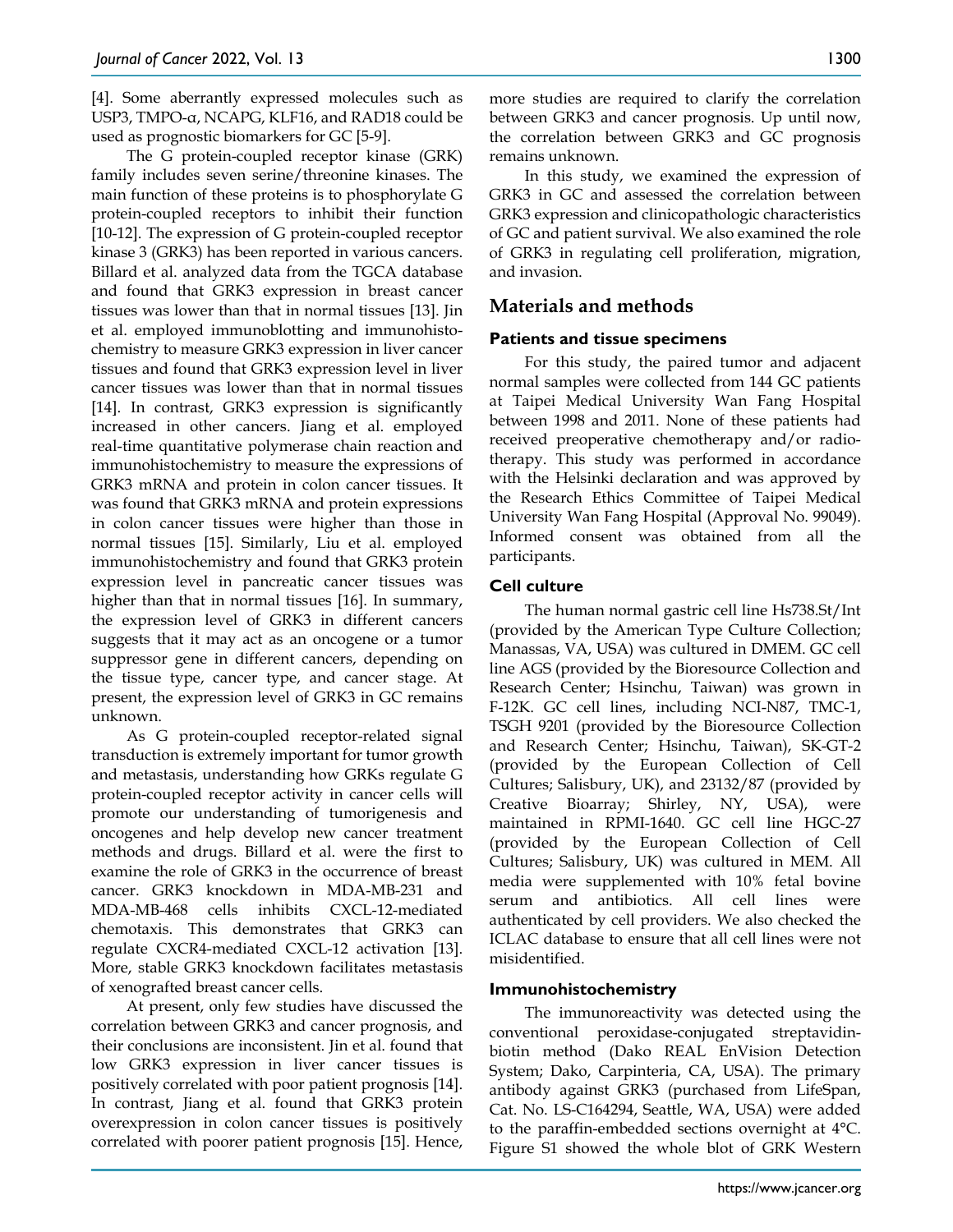blotting in gastric tissues. In this blot, GKR3 was the major band. It was thought that the immunostaining shown in Figure 1A was mostly contributed by the major GRK3 band. Human hepatocellular carcinoma was previously demonstrated to be positive for GRK3. Negative controls were included by substituting the primary antibody with 1× phosphate buffer saline (Corning). Photos were captured with BX51 microscope (Olympus, Tokyo, Japan). The staining intensity of GRK3 was defined as follows: 0, no staining; 1, weak and focal staining in < 25% of the tissue; 2, moderate staining in 25%-50% of the tissue; and 3, strong staining in > 50% of the tissue. Patients with a score of 0 or 1 of GRK3 expression were designated negative for GRK3, and patients with a score of 2 or 3 were designated positive for GRK3. All stained sections were scored by an experienced pathologist (Fang CL) whthout prior knowledge of the clinicopathologic parameters and clinical outcomes of the patients.

#### **Protein isolation and Western blotting**

Isolation of total proteins from cells and tissues were performed using RIPA Buffer (Thermo). Protein samples were denatured and separated using 10% SDS-PAGE. After electrophoresis, the proteins were transferred to nitrocellulose membranes and the blocked membranes were added with GRK3 antibody overnight at 4 °C. β-Actin was used as a loading control. After incubation with peroxidase-conjugated secondary antibodies (Sigma), enhanced chemiluminescence reagents (Thermo) were employed to visualize the protein signals. GeneTools software (Syngene, Cambridge, UK) was used to process the images.

#### **shRNA treatment**

Lentiviral vectors (two GRK3-shRNA constructs, clone IDs: TRCN0000002036, TRCN0000320947, and one control, clone ID: pLKO\_TRC025) were purchased from the National RNAi Core Facility, Taipei, Taiwan. For shRNA treatment, HGC-27 and AGS cells were infected with lentiviral vectors and stable clones resistant to puromycin (Thermo) were selected. The effects of shRNA treatment were evaluated using Western blotting.

#### **Colony formation assay**

Cells were seeded into 6-well plates (500 cells/well) and cultured for 12 days. Individual colonies were fixed with 10% formalin and stained with 1% crystal violet. The plates were scanned with Scanjet 2200c scanner (HP, Palo Alto, CA, USA). After scanning, methanol was added at room temperature to solubilize the dye. The optical density (OD540) was read to quantify the number of colony formed. The assay was conducted three 3 times, and the results were presented as the mean ± SD.

## **Cell cycle analysis**

The distribution of cell cycle phases was determined by analysis of propidium iodide-labeled cells, as described in our previous study [17].

## **Wound-healing assay**

Cells  $(5 \times 10^5)$  were seeded into 12-well plates and grown to 100% confluence. A wounded area was created by scratching the confluent cell monolayer with a 200 μL pipette tip. The shed cells were washed with 1× phosphate buffer saline, and the cells were then cultured for 18 hours. The migration of cells to the wounded area was monitored at 0 and 18 hours, and the wounded area was photographed (100× magnification, with Leica DMIRB microscope, Leica, Wetzlar, Germany). The number of migrated cells was quantified using Image J software. The percentage of cell migration was calculated by defining the number of migrated wild type cells as 100%. All experiments were performed in triplicate, and the results were presented as the mean ± SD.

## **Cell invasion assay**

The cell invasive capability was examined using a Cell Invasion Assay Kit (Merck Millipore, Darmstadt, Germany), following the manufacturer's instructions. The cells  $(2 \times 10^5)$  in serum-free media were seeded to ECMatrix-layered cell culture inserts (containing 8 μm pore size polycarbonate membranes) and complete media were added to 24-well plates. After 24 hours, the cells on the upper surface were removed, and the invaded cells on the lower surface of the membranes were stained with the Staining Solution. The photos were taken (100× magnification, with Leica DMIRB microscope), and the number of invaded cells was quantified. The percentage of cell invasion was calculated by defining the number of invaded wild type cells as 100%. The assay was conducted 3 times independently, and the results were presented as the mean ± SD.

## **Statistical analysis**

The  $\chi^2$  test was performed to analyze the correlation between GRK3 level and various clinicopathologic features. Kaplan-Meier method was used to create survival curves based on high and low GRK3 immunohistochemical scores and log-rank test was used to compare disease-free and overall survival. Parameters that emerged as significant (P < 0.05) in the univariate analysis were entered as variables in the multivariate Cox regression model, and the hazard ratio (HR) and independence of prognostic impact were determined in a stepwise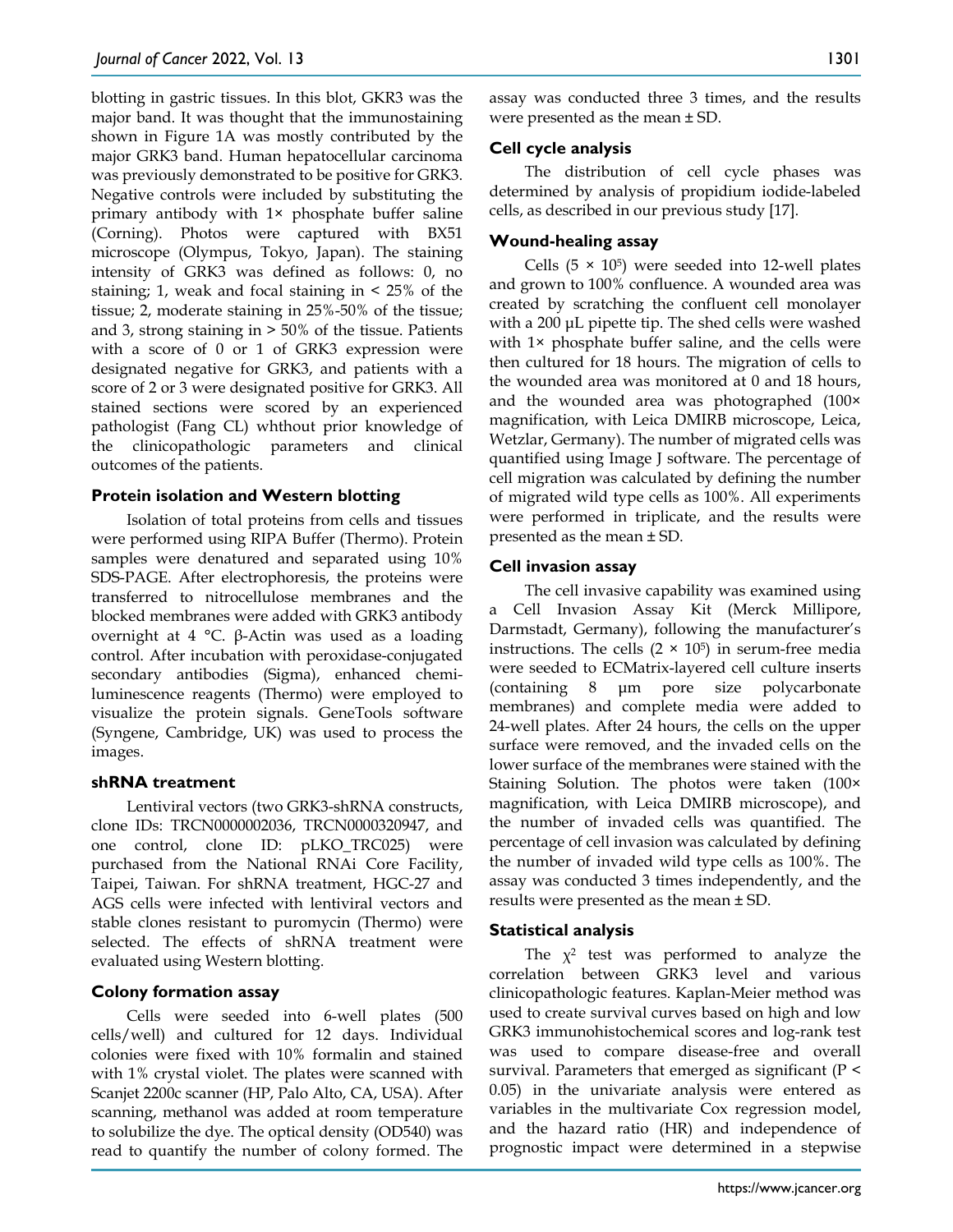backward fashion. All data were analyzed using SPSS version 24.0 (IBM, Armonk, NY, USA). The differences in cell growth, migration, and invasion between control and GRK3-manipulated cells were examined using Student's t tests. All statistical tests were 2-sided, and P < 0.05 was considered significant.

## **Results**

#### **Increased GRK3 expression in GC**

To understand the possible role of GRK3 in the occurrence and progression of GC, we measured GRK3 expression level in GC tissues from 144 patients. Immunohistochemistry revealed that GRK3 expression was higher in tumor tissues than in nontumor tissues (Figure 1A). Specifically, GRK3 was not expressed at all in tumor tissues from 8% of patients (interpreted score of 0), and tumor tissues from 44% of patients showed weak and localized GRK3 expression (interpreted score of 1). Tumor tissues from 47% of patients showed higher expression or overexpression of GRK3 (interpreted score of 2 in 40% of patients and interpreted score of 3 in 7% of patients). We next examined GRK3 expression in eight gastric cell lines to verify the above immunohistochemistry results. Immunoblotting revealed that GRK3 expression level was significantly increased in all GC cell lines compared with a normal gastric cell line (Figure 1B). In addition, immunoblotting also showed that GRK3 expression was higher in tumor tissues than in nontumor tissues

(Figure 1B). These results strongly indicated that GRK3 is significantly increased in GC, particularly so in advanced GC.

#### **Correlation of increased GRK3 expression with clinicopathologic characteristics of GC and survival in patients with GC**

The result of increased GRK3 expression in GC encouraged us to further understand the clinical correlation between GRK3 and GC. GRK3 expression level was significantly correlated with lymphatic metastasis, distant metastasis, TNM stage, and vascular invasion (Table 1). The significant positive correlation between GRK3 overexpression and stage was consistent with the results of immunoblotting presented in Figure 1B. Figure 1C shows the representative GRK3 staining for aforementioned clinicopathologic characteristics also indicating a correlation between GRK3 and these clinicopathologic characteristics.

Furthermore, Kaplan-Meier method and logrank test revealed that GC patients with high GRK3 expression had a significantly shorter disease-free survival time than the patients with low GRK3 expression (Figure 2A). The disease-free survival rate for GC patients with low GRK3 level was 0.650 (95% confidence interval [CI] 0.519–0.781). The disease-free survival rate for GC patients with high GRK3 level was 0.294 (95% CI 0.161–0.427).



Figure 1. GRK3 expression in gastric tissues and cell lines. (A) GC analyzed by immunostaining with an antibody against GRK3. Left panel shows a nontumor sample without GRK3 expression; middle panel shows a tumor sample without GRK3 expression; right panel shows a tumor sample with high GRK3 expression. Magnification: 200×. **(B)** Endogenous GRK3 protein expression was remarkably increased in GC cell lines and tissues. (C) The representative GRK3 staining for different clinicopathologic characteristics. Magnification: 200×.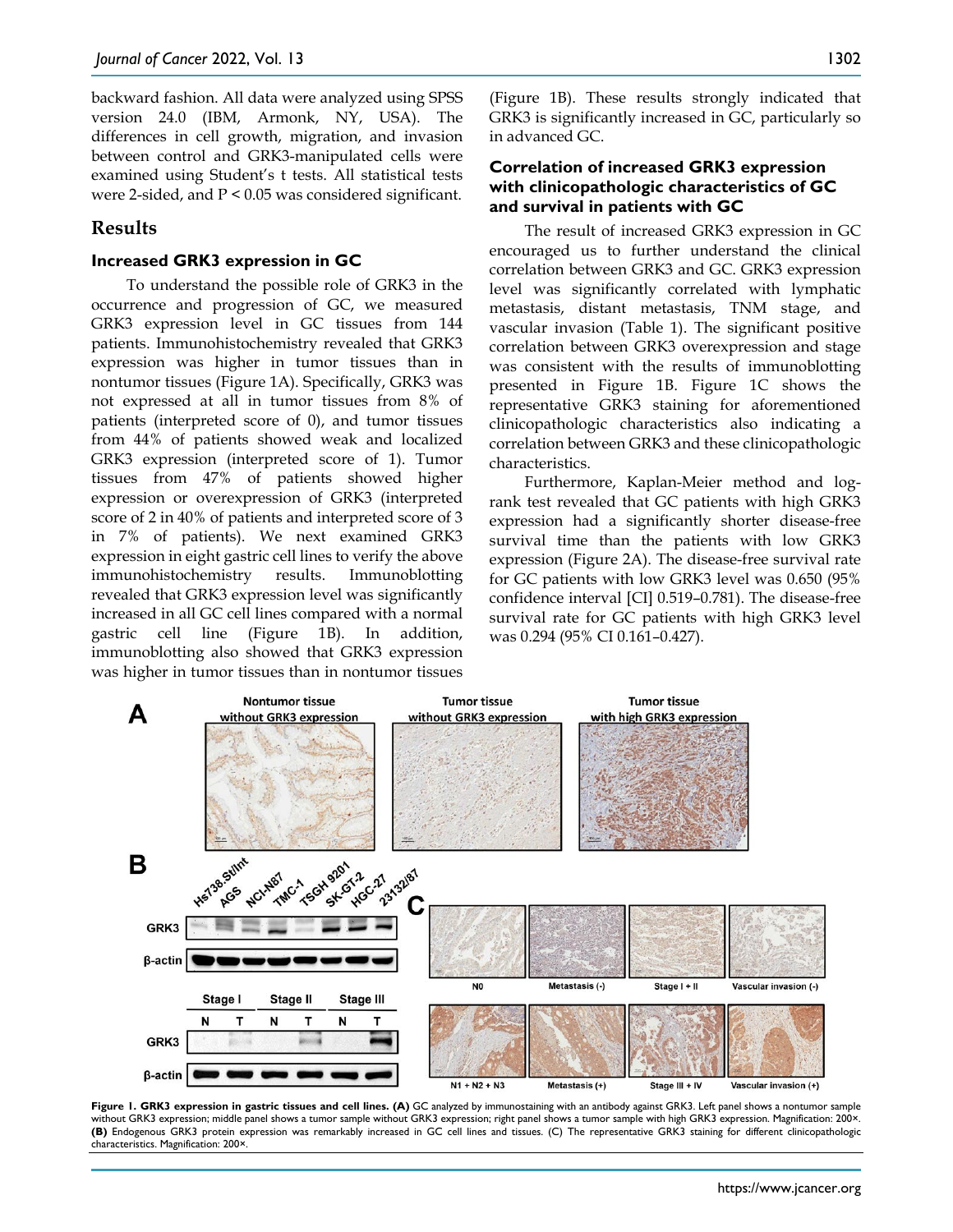

**Figure 2. Survival analysis of GC patients stratified by GRK3 immunoreactivity.** Panel **(A)** shows the disease-free survival. Panel **(B)** shows the overall survival. All statistical tests were 2-sided. Significance level: *P* < 0.05.

|                                   |  |  |  |  |  |  |  | Table 1. GRK3 expression in GC and its correlation with |  |
|-----------------------------------|--|--|--|--|--|--|--|---------------------------------------------------------|--|
| clinicopathologic characteristics |  |  |  |  |  |  |  |                                                         |  |

| Variable                  | n   |              | GRK3 expression                             |              |  |
|---------------------------|-----|--------------|---------------------------------------------|--------------|--|
|                           |     |              | Score = $0$ or $1$ (n Score = $2$ or $3$ (n |              |  |
|                           |     | $= 76$       | $= 68$                                      |              |  |
| Age                       |     |              |                                             | 0.5888       |  |
| $\geq 66$                 | 92  | 47           | 45                                          |              |  |
| < 66                      | 52  | 29           | 23                                          |              |  |
| Gender                    |     |              |                                             | 0.7053       |  |
| Male                      | 93  | 48           | 45                                          |              |  |
| Female                    | 51  | 28           | 23                                          |              |  |
| Lauren classification     |     |              |                                             | 0.7871       |  |
| Intestinal                | 99  | 53           | 46                                          |              |  |
| Diffuse                   | 45  | 23           | 22                                          |              |  |
| Depth of tumor invasion   |     |              |                                             | 0.1231       |  |
| $T1 + T2$                 | 36  | 23           | 13                                          |              |  |
| $T3 + T4$                 | 108 | 53           | 55                                          |              |  |
| Lymphatic metastasis      |     |              |                                             | 0.0011       |  |
| N <sub>0</sub>            | 47  | 34           | 13                                          |              |  |
| $N1 + N2 + N3$            | 97  | 42           | 55                                          |              |  |
| Distant metastasis        |     |              |                                             | ${}< 0.0001$ |  |
| Absent                    | 126 | 76           | 49                                          |              |  |
| Present                   | 18  | $\mathbf{0}$ | 18                                          |              |  |
| <b>TNM</b> stage          |     |              |                                             | 0.0035       |  |
| $I + II$                  | 65  | 43           | 22                                          |              |  |
| $III + IV$                | 79  | 33           | 46                                          |              |  |
| Degree of differentiation |     |              |                                             | 0.1114       |  |
| Poor                      | 62  | 28           | 34                                          |              |  |
| Well to moderate          | 82  | 48           | 34                                          |              |  |
| Vascular invasion         |     |              |                                             | 0.0025       |  |
| Absent                    | 43  | 31           | 12                                          |              |  |
| Present                   | 101 | 45           | 56                                          |              |  |

\*All statistical tests were 2-sided. Significance level: *P* < 0.05.

Poor overall survival was significantly positively correlated with GRK3 overexpression (Figure 2B). The overall survival rate for GC patients with low GRK3 level was 0.455 (95% CI 0.314–0.596). The overall survival rate for GC patients with high GRK3 level was 0.135 (95% CI 0.043–0.227).

**Table 2.** Univariate and multivariate Cox regression analyses of prognostic biomarkers and survival in GC patients

| Variable                                                     | Univariate             |              | Multivariate           |         |  |
|--------------------------------------------------------------|------------------------|--------------|------------------------|---------|--|
|                                                              | HR (95% CI)            | $P^*$        | HR (95% CI)            | $P^*$   |  |
| GRK3 Low<br>expression vs.<br>High expression                | 3.672 (2.127-6.338)    | ${}_{0.001}$ | 2.009 (1.076-3.753)    | 0.029   |  |
| $Age \geq$<br>$66 \text{ vs.} < 66$                          | $0.863(0.520-1.432)$   | 0.2568       |                        |         |  |
| Gender<br>Male vs. Female                                    | $0.774(0.454-1.320)$   | 0.348        |                        |         |  |
| Lauren<br>classification<br>Intestinal vs.<br>Diffuse        | 1.599 (0.958-2.667)    | 0.072        |                        |         |  |
| Depth of tumor<br>invasion<br>$T1 + T2$ vs.<br>$T3 + T4$     | 3.997 (1.718-9.302)    | 0.001        | 1.287 (0.479-3.460)    | 0.616   |  |
| Lymphatic<br>metastasis<br>$N0$ vs. $N1 + N2$<br>$+ N3$      | 7.109 (3.041-16.618)   | ${}_{0.001}$ | 1.985 (0.618-6.375)    | 0.250   |  |
| Distant<br>metastasis<br>Absence vs.<br>Presence             | 22.848 (9.059-57.631)  | ${}_{0.001}$ | 7.995 (3.137-20.372)   | < 0.001 |  |
| TNM stage<br>$I + II$ vs. $III + IV$                         | 6.672 (3.370-13.212)   | ${}_{0.001}$ | 2.320 (0.825-6.524)    | 0.111   |  |
| Degree of<br>differentiation<br>Poor vs. Well to<br>moderate | $0.483(0.292 - 0.800)$ | 0.005        | $0.906(0.522 - 1.571)$ | 0.725   |  |
| Vascular<br>invasion<br>Absent vs.<br>Present                | 4.679 (2.120-10.327)   | ${}_{0.001}$ | 1.548 (0.635-3.770)    | 0.336   |  |

\*All statistical tests were 2-sided. Significance level: *P*<0.05.

Table 2 summarizes the univariate analysis of the prognostic biomarkers and patient survival. GRK3 overexpression, depth of tumor invasion, lymphatic metastasis, distant metastasis, TNM stage, degree of differentiation, and vascular invasion were significantly correlated with disease-free survival.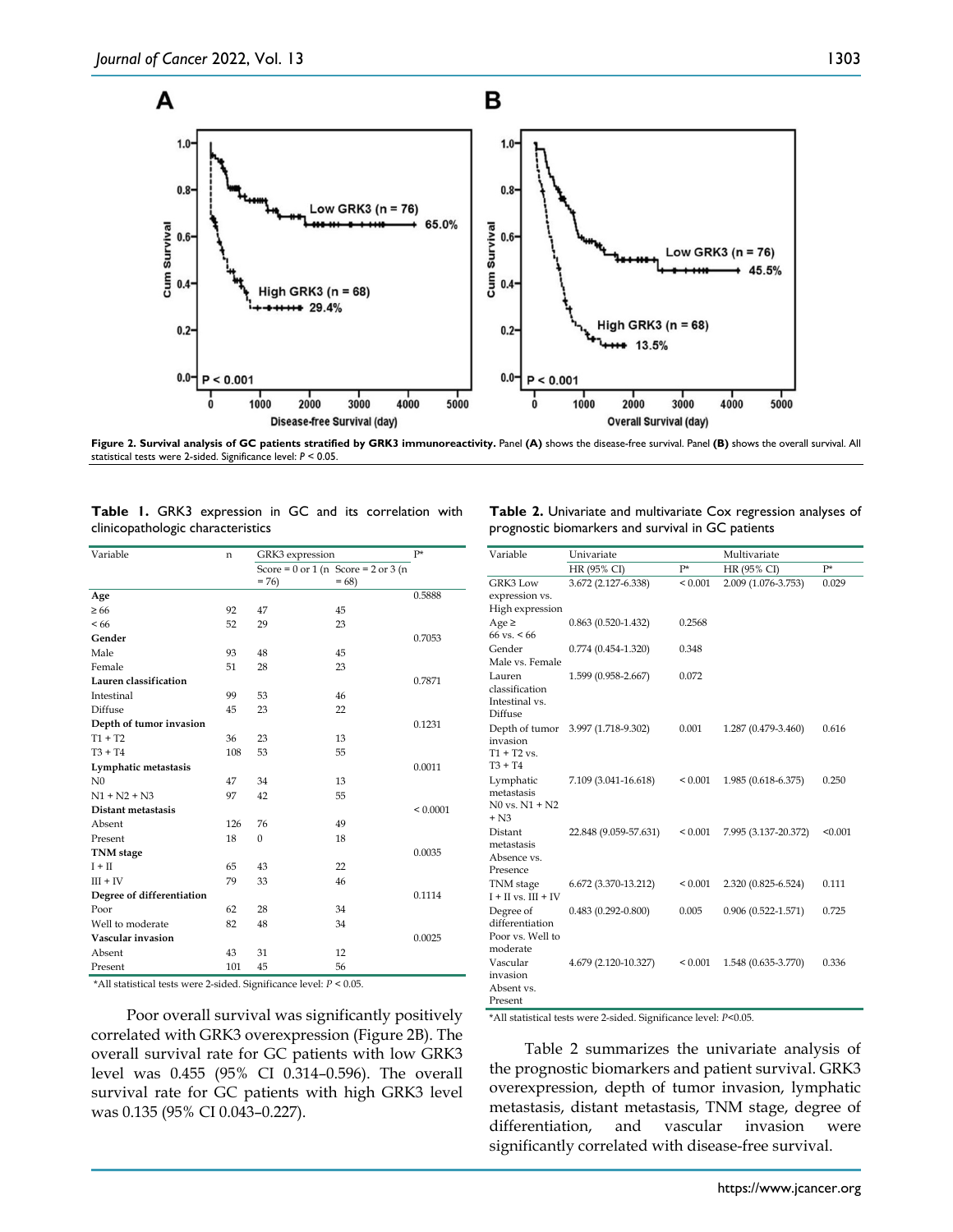

**Figure 3. Verification of GRK3 knockdown in HGC-27 cells, and the effect of stable GRK3 knockdown on cell growth and cell cycle distribution.** The Western blotting results **(A)** indicate GRK3 was efficiently knockdown by shRNA treatment. **(B)** Stable GRK3 knockdown resulted in remarkedly decreased colony formation. **(C)** Stable GRK3 knockdown resulted in a sustained accumulation of cells in the G0/G1 phase. Cellular distribution (as percentages) in different phases of the cell cycle (G0/G1, S, and G2/M) is presented. A typical result from three independent experiments is shown. \*, P < 0.05; \*\*, P < 0.01. WT: non-transduced HGC-27 cells; Scrambled con: scrambled control HGC-27 cells; GRK3 shRNA: GRK3-knockdown HGC-27 cells.

In the multivariate analysis, only GRK3 overexpression and distant metastasis were prognostically independent (Table 2).

In summary, GRK3 overexpression seemed to be an independent predictor of poor patient prognosis. Increased GRK3 expression may promote GC progression and can be used as a biomarker for GC.

## **GRK3 interference inhibits GC cell proliferation**

Based on the GRK3 expression levels in cells, we used HGC-27, a GC cell line with high GRK3 expression, to elucidate the role of endogenous GRK3 in regulating cell proliferation. We used adenoviruses carrying an shRNA vector for GRK3 to infect HGC-27 cells and obtained GRK3-knockdown HGC-27 cells (Figure 3A). As shown in Figure 3B, the colonyforming ability of GRK3-knockdown HGC-27 cells was inhibited compared with the control group. This

result showed that GRK3 knockdown inhibited HGC-27 cell proliferation.

GRK3 knockdown was also conducted in AGS cells and GRK3-knockdown AGS cells were obtained (Figure S2). As HGC-27 cells, the colony-forming ability of GRK3-knockdown AGS cells was inhibited compared with the control group (Figure S2).

To understand the biological events involved in the inhibition of proliferation resulting from GRK3 knockdown, flow cytometry was used to analyze the distribution of various cell cycle phases. The percentage of G0/G1 cells was significantly increased in GRK3-knockdown HGC-27 cells (Figure 3C). Therefore, the shRNA experiment revealed that GRK3 knockdown interfered with the transition from G0/G1 phase to S phase during cell cycle, thereby inhibiting HGC-27 cell proliferation.

#### **GRK3 inhibition decreases spread of GC cells**

The wound-healing assay was employed to examine the effects of GRK3 knockdown on migration of GC cells. Wound-healing speed was significantly lower in GRK3-knockdown HGC-27 cells compared with cells in the control group (Figure 4A). Finally, in cell invasion experiments, the cell invasion speed of GRK3-knockdown HGC-27 cells was significantly inhibited compared with cells in the control group (Figure 4B). Therefore, the shRNA experiment revealed that GRK3 knockdown inhibits HGC-27 cell migration and invasion.

As HGC-27 cells, the cell migration and invasion of GRK3-knockdown AGS cells were inhibited compared with the control group (Figure S2).

#### **Discussion**

According to statistical data from the World Health Organization Report on Cancer, over 1 million new cases of GC are diagnosed annually around the world and the proportion of male patients with GC is twice that of female patients. Hence, GC is considered an important global health issue. The low survival rate of patients with GC is attributed to several factors, including the lack of understanding of GC pathogenesis and the lack of suitable prognostic biomarkers. Hence, identifying new molecular biomarkers will aid in GC diagnosis and treatment. Therefore, investigating the molecular mechanisms of GC is urgent and important.

GRKs phosphorylate G protein-coupled receptors to regulate their function, thereby affecting the downstream biological processes under the control of these receptors [13, 18-21]. Previous studies have reported that GRK3 may act as an oncogene or a tumor suppressor gene in different cancers, depending on different tissues types, cancer types,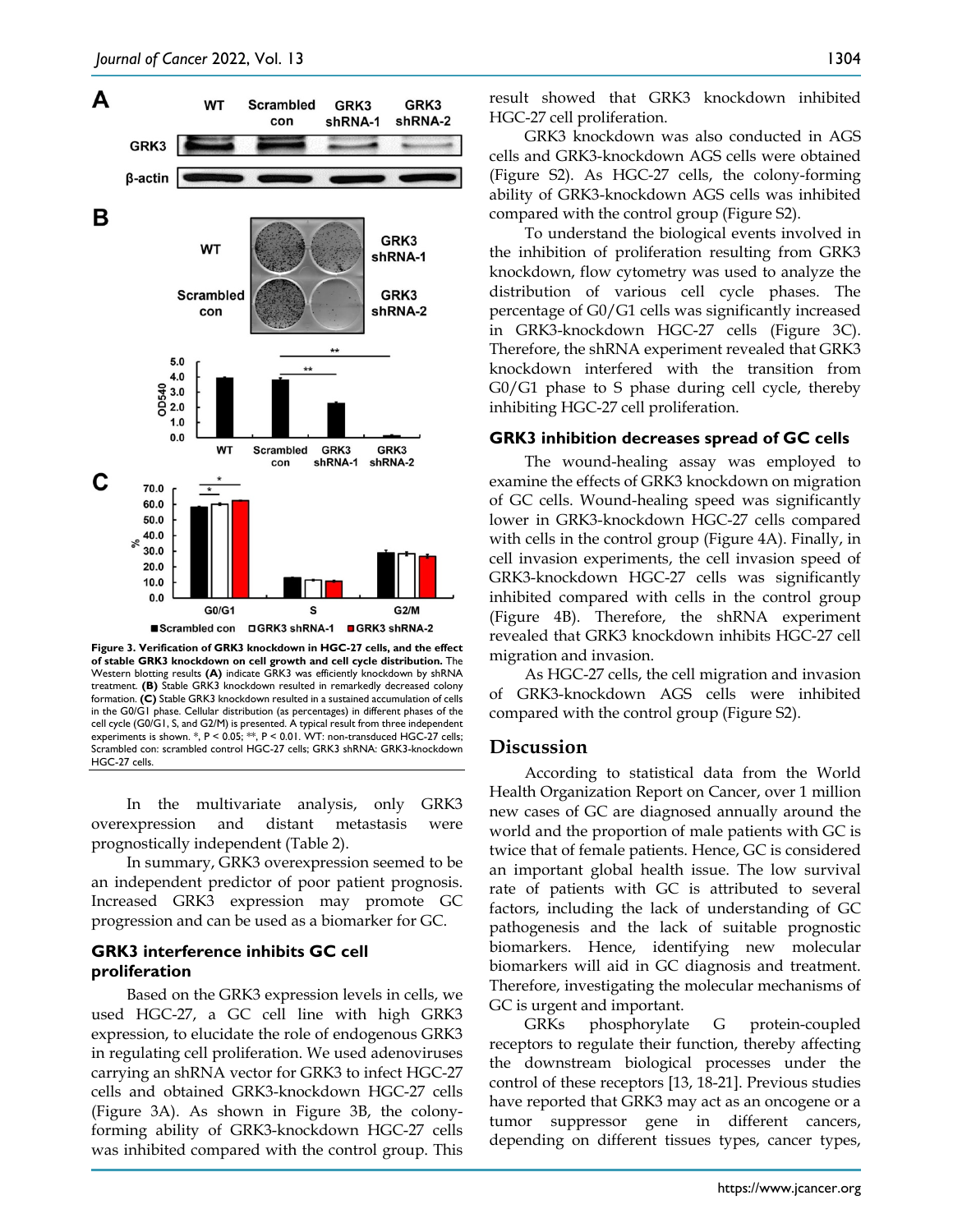and cancer stages. At present, the expression level of GRK3 in GC remains unknown. In this study, we observed that GRK3 expression in both GC tissues and cells was higher than that in normal gastric tissues and cells; GRK3 expression also showed a significant positive correlation with various clinicopathologic characteristics, such as lymphatic metastasis, distant metastasis, TNM stage, and vascular invasion. These results indicate that GRK3 acts as an oncogene in GC.

Although the correlation between GRK3 overexpression and prognosis has been reported in liver, colon, and pancreatic cancers, a consistent conclusion has not been obtained [14-16]. To further examine the prognostic potential of GRK3, we analyzed the correlation between GRK3 expression



**Figure 4. Effect of GRK3 knockdown in HGC-27 cells on cell migration and invasion. (A)**  Stable GRK3 knockdown markedly decreased cell migration. **(B)** Stable GRK3 knockdown markedly decreased cell invasion. A typical result from three independent experiments is shown. \*\*, *P* < 0.01. WT: non-transduced HGC-27 cells; Scrambled con: scrambled control HGC-27 cells; GRK3 shRNA: GRK3-knockdown HGC-27 cells.

and patient survival. From Kaplan–Meier survival curves, we observed that GC patients with high GRK3 expression had a significantly shorter disease-free survival and overall survival time than the patients with low GRK3 expression. This finding was identical to the findings in colon and pancreatic cancers. Multivariate Cox regression analysis also showed that the overexpression of GRK3 was an independent prognostic biomarker of GC. To the best of our knowledge, this is the first study reporting that GRK3 overexpression could be used as a biomarker for predicting patient prognosis in GC.

The results of previous studies on the effects of GRK on cell proliferation were inconsistent. Jiang et al. found that proliferation was inhibited in GRK3-knockdown RKO and LoVO cells, with

> identical results in xenograft experiments [15]. Similar results were found in another study reporting that GRK3 is essential for the proliferation of SW620 colon cancer cells [22]. However, a study on breast cancer reported no significant differences in proliferative capacity between GRK3-knockdown 66c14 breast cancer cells and cells in the control group [13]. In the present study, we employed RNAi technology to examine the effects of GRK3 knockdown on cell proliferation in GC. GRK3 knockdown in HGC-27 cells significantly inhibited cell proliferation. Flow cytometry further revealed that GRK3 knockdown interfered with the transition from G0/G1 phase to S phase during cell cycle. This result was consistent with the results of two studies on colon cancer.

> Most patients who died of GC are diagnosed when cancer cells have metastasized to other organs in the body. Further, cell invasion is closely associated with metastasis. With regards to studies on GRK3 and metastasis, Li et al. found that endothelial cell migration is significantly increased when GRK3 expression is increased. These researchers transplanted GRK3-knockdown cells into the prostate of SCID mice and found a significant decrease in tumor proliferation and metastasis. In addition, tumor microvessel density significantly increased when GRK3 was overexpressed in tumor cells, suggesting that GRK3 promoted angiogenesis. Consistent with the above conclusion, GRK3 expression was higher in metastatic tumors compared with